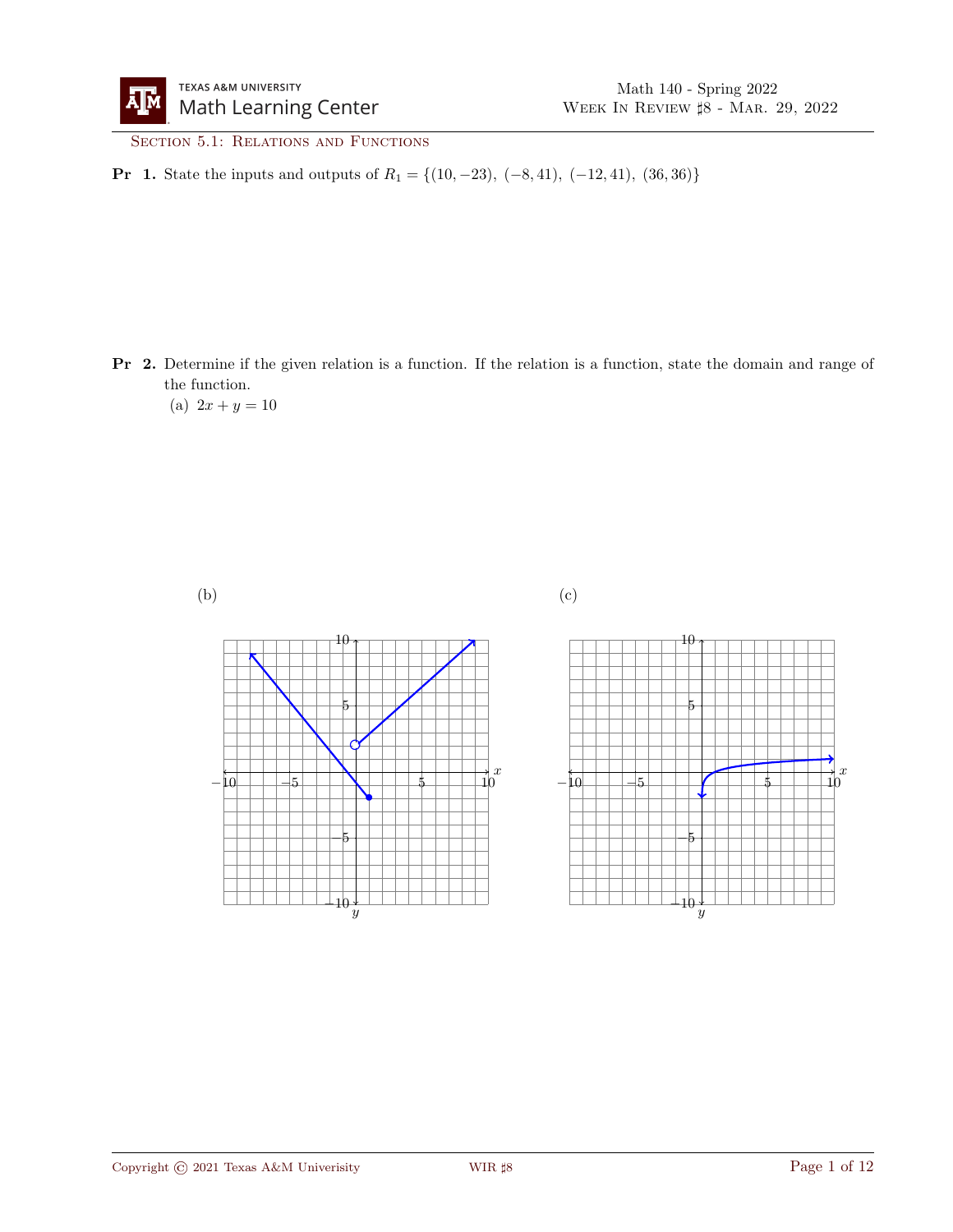**Pr** 3. Use the graph of  $g(x)$  below to answer each of the following.



- (a)  $g(-4)$
- (b)  $g(1)$
- (c)  $g(4)$
- (d)  $g(-5)$
- (e)  $g(x) = 1$
- (f)  $g(x) = -8$
- (g)  $g(x) = -9$
- (h) State the domain of  $g(x)$ .
- (i) State the range of  $g(x)$ .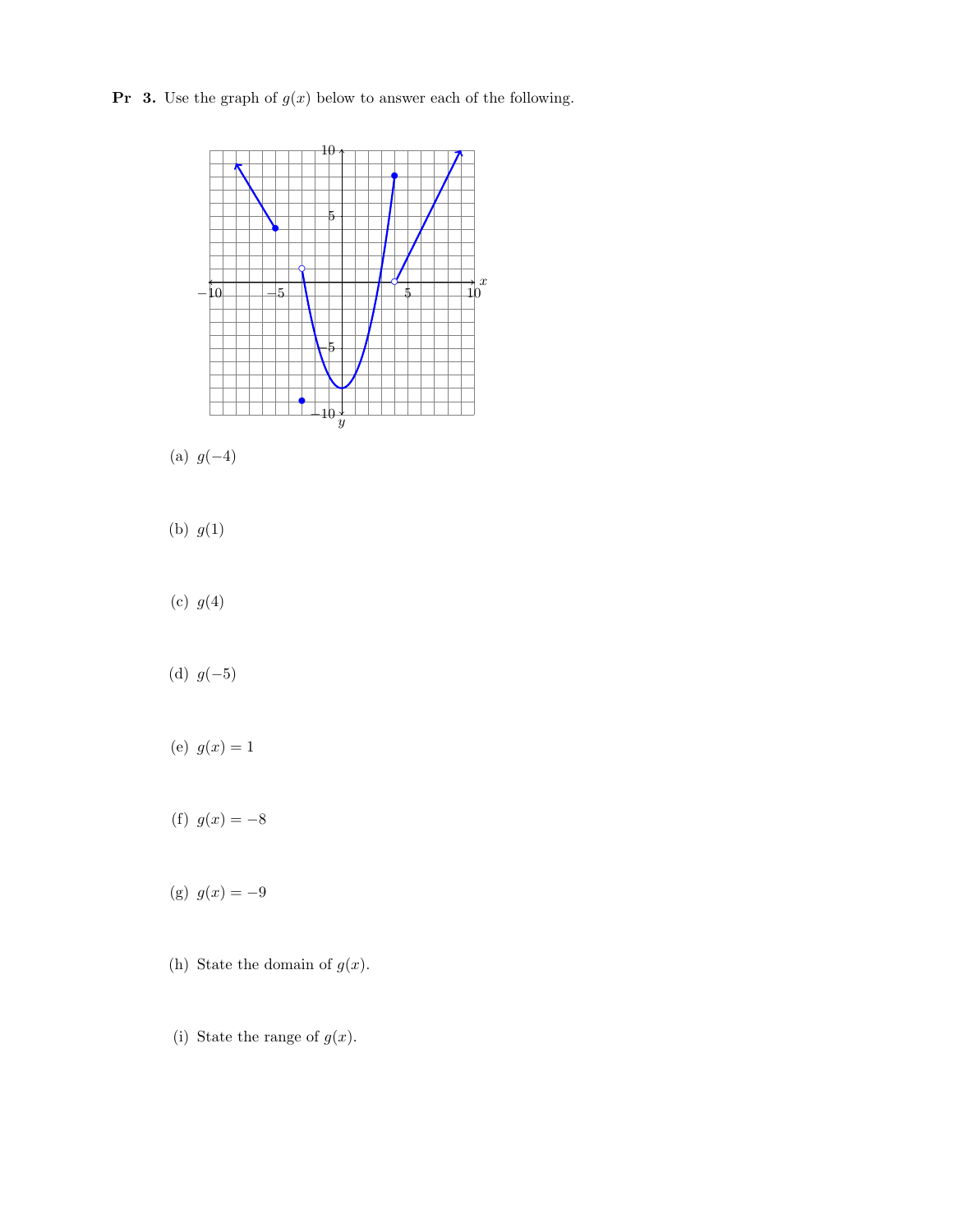- **Pr** 4. Use the function  $f(x) = 4 5x$  to compute and expand and simplify each of the following.
	- (a)  $f(3q)$

(b)  $f(x - 10)$ 

(c)  $f(x) - f(10)$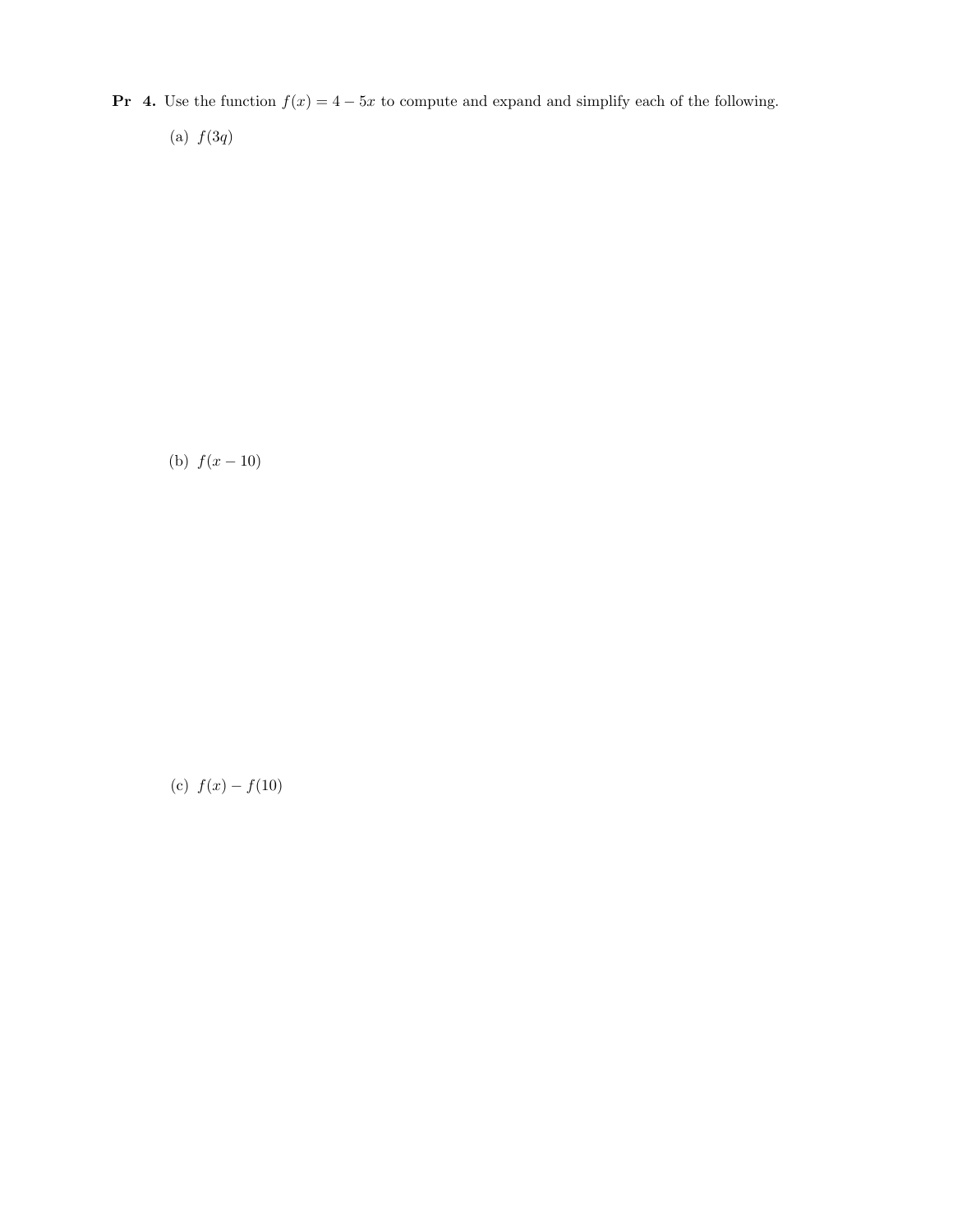**Pr 5.** Use the function  $g(x) = 8x^2 - 9x$  to compute and expand and simplify each of the following.

(a)  $g(-4)$ 

(b)  $g(x+h)$ 

(c)  $g(x+h) - g(x)$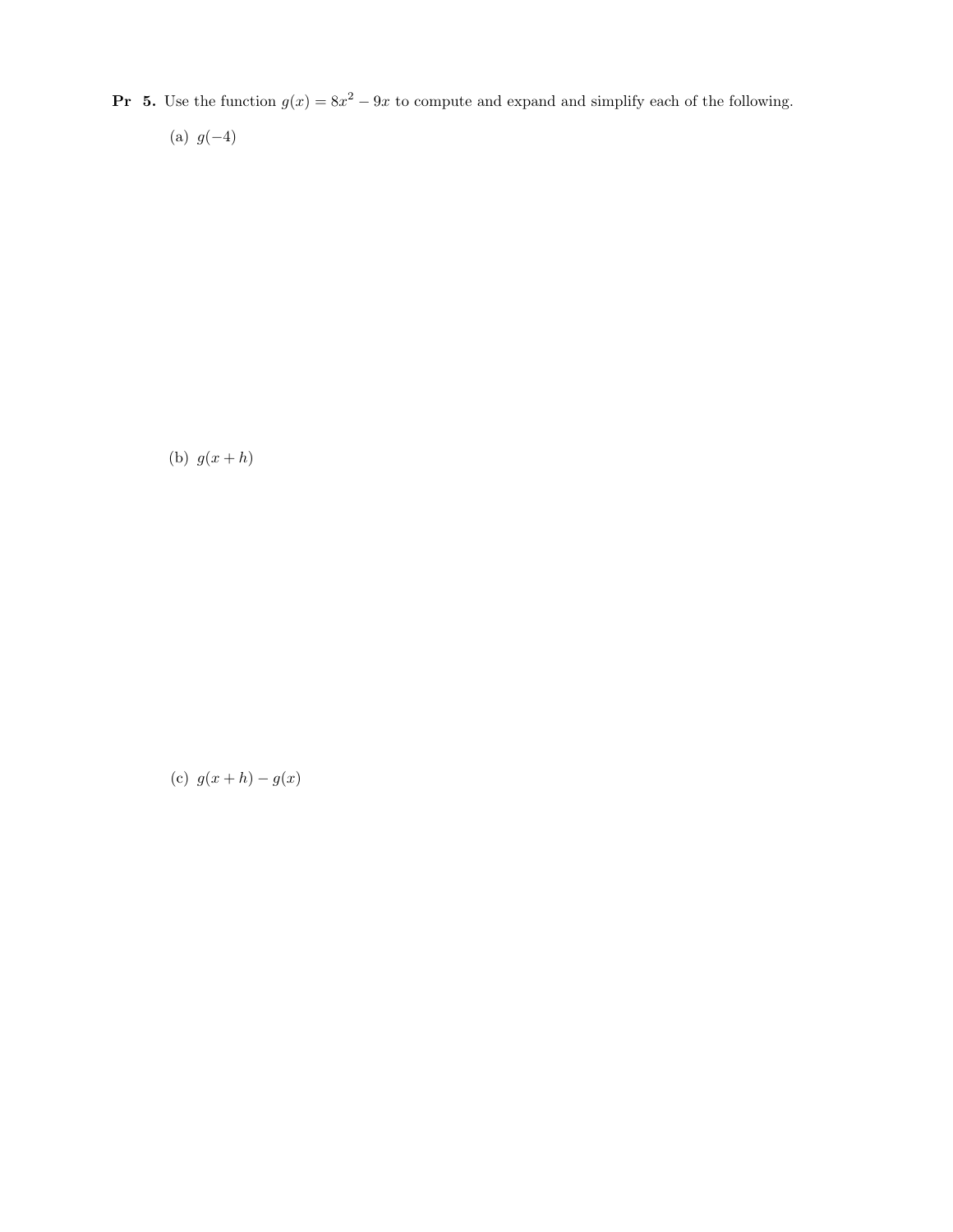## SECTION 5.2 POLYNOMIAL FUNCTIONS

- Pr 1. Determine if the given function is a polynomial function. If the answer is yes, state the degree, leading coefficient, and constant term.
	- (a)  $f(x) = -40x + 4x^3 6x^{3.8}$

(b)  $g(w) = 3w^2 - w^3 + 7w - \sqrt{ }$ 21

- Pr 2. Describe the end behavior of each polynomial function, both symbolically and with a quick sketch of the end behavior.
	- (a)  $f(x) = -3x^4 + 3x^3 16x 8^5$

(b) 
$$
g(x) = 12x^4 - 9 + 18x^7 - x^2
$$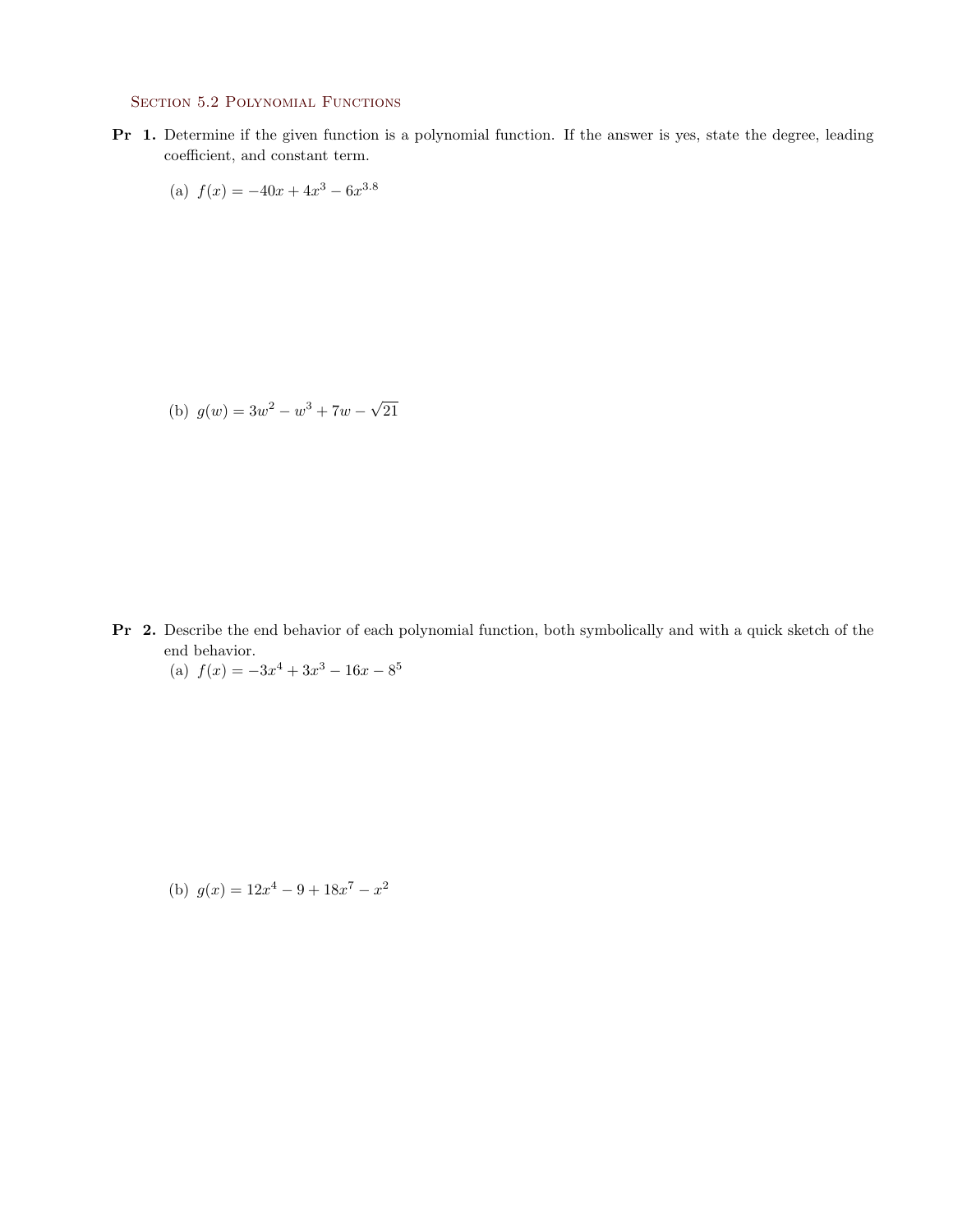**Pr** 3. Describe the end behavior symbolically for the polynomial function,  $f(x)$ , graphed below.



Pr 4. State the domain of each polynomial function. (a)  $f(x) = 4x^3 - 6x^2 - 40x$ 

(b) 
$$
g(w) = 3w^2 - w^3 + 7w - 21
$$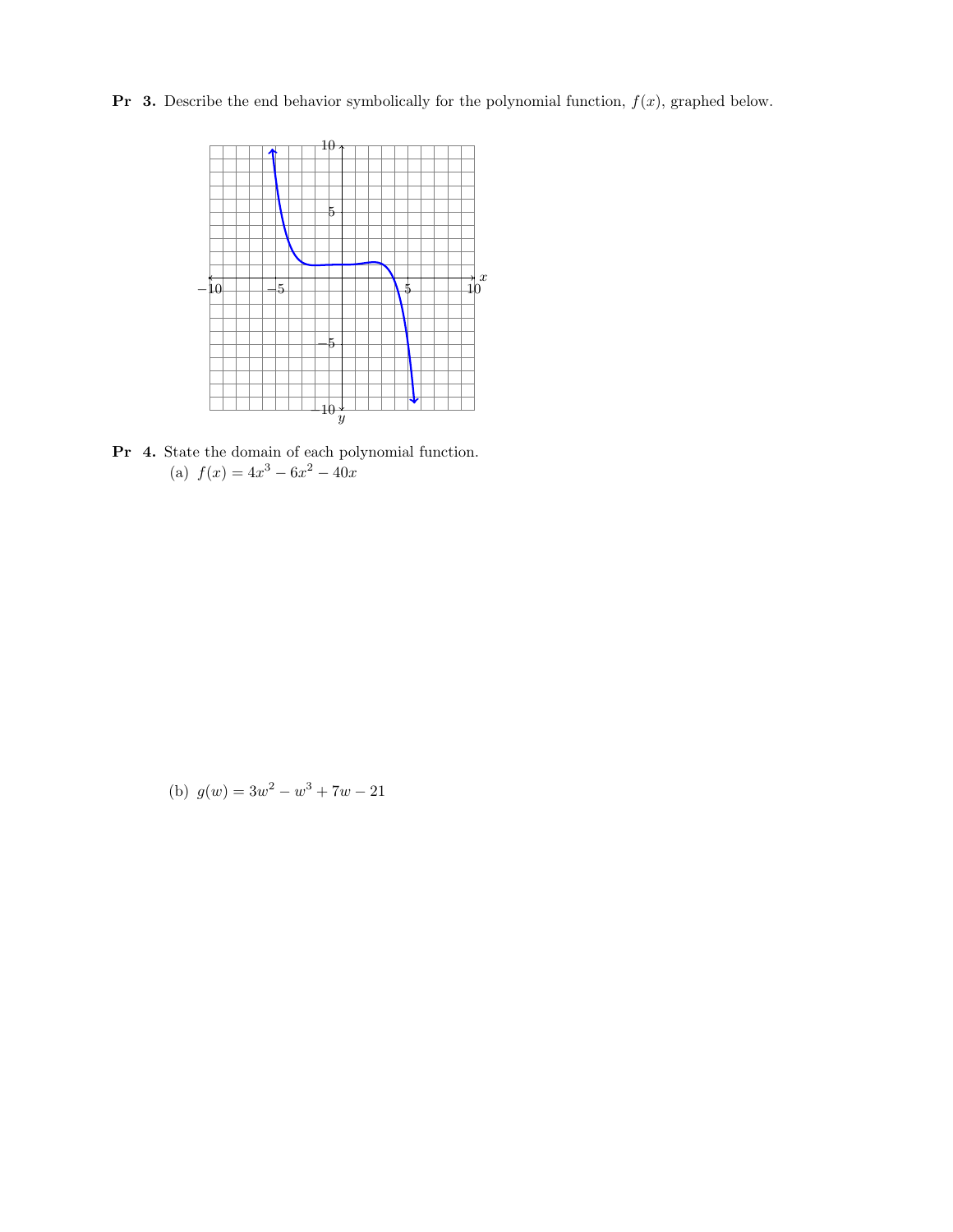**Pr** 5. Determine all exact real zeros, the x-intercept(s), and y-intercept of each given polynomial function, if possible.

(a)  $g(x) = 4x^3 - 6x^2 - 40x = 2x(2x+5)(x-4)$ 

(b)  $h(w) = 3w^2 - w^3 + 7w - 21$ 

(c) 
$$
k(x) = (x^2 + 4)(x^2 - 9)
$$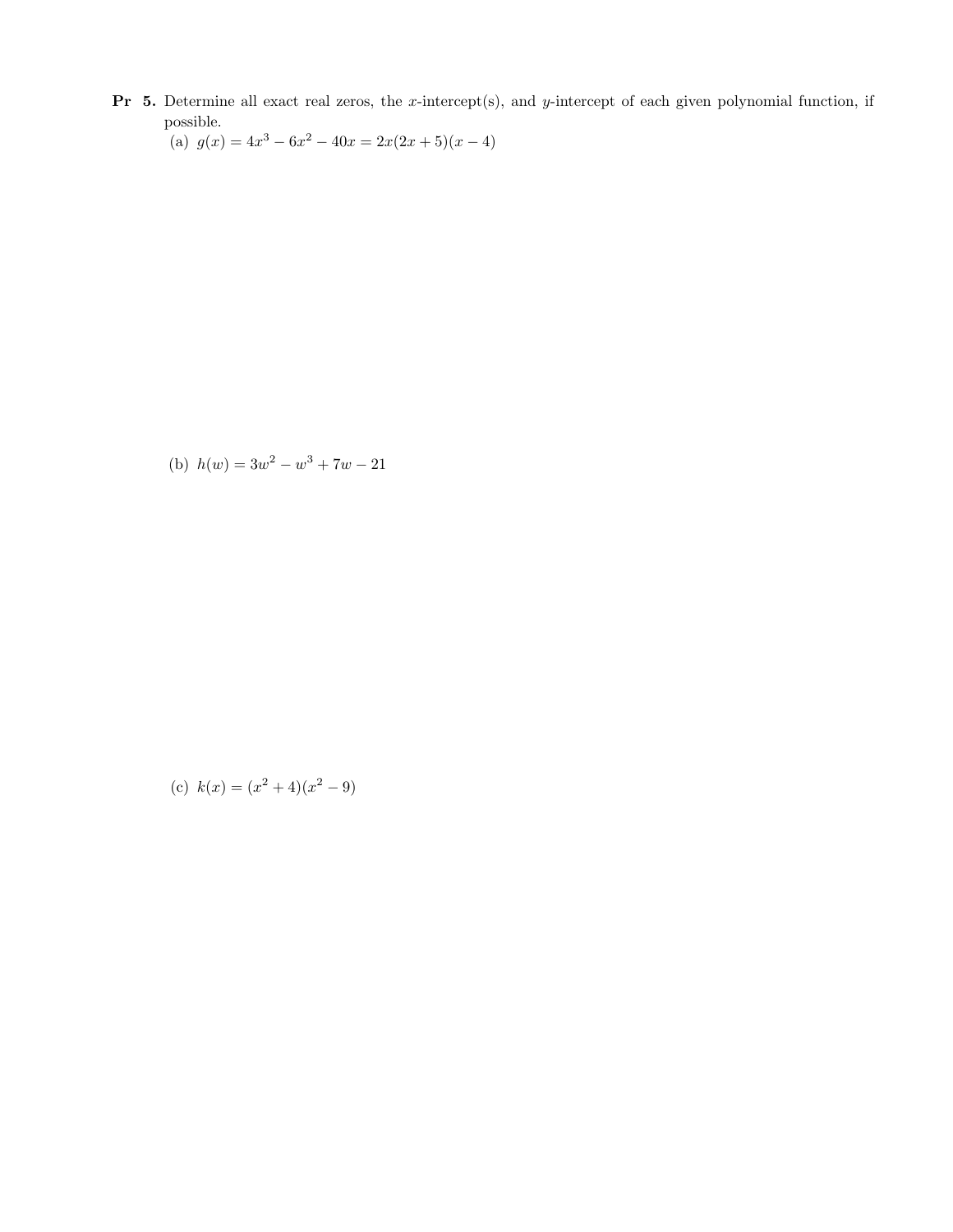## **Pr** 6.  $h(x) = 49 - 81x^2$

vertex:

axis of symmetry:

domain:

range:

 $x$ -intercept(s):

y-intercept:

maximum value:

minimum value:

**Pr** 7. 
$$
j(x) = \frac{1}{5}x^2 + \frac{49}{500}x - \frac{31}{100}
$$

vertex:

axis of symmetry:

domain:

range:

x-intercept(s):

y-intercept:

maximum value:

minimum value: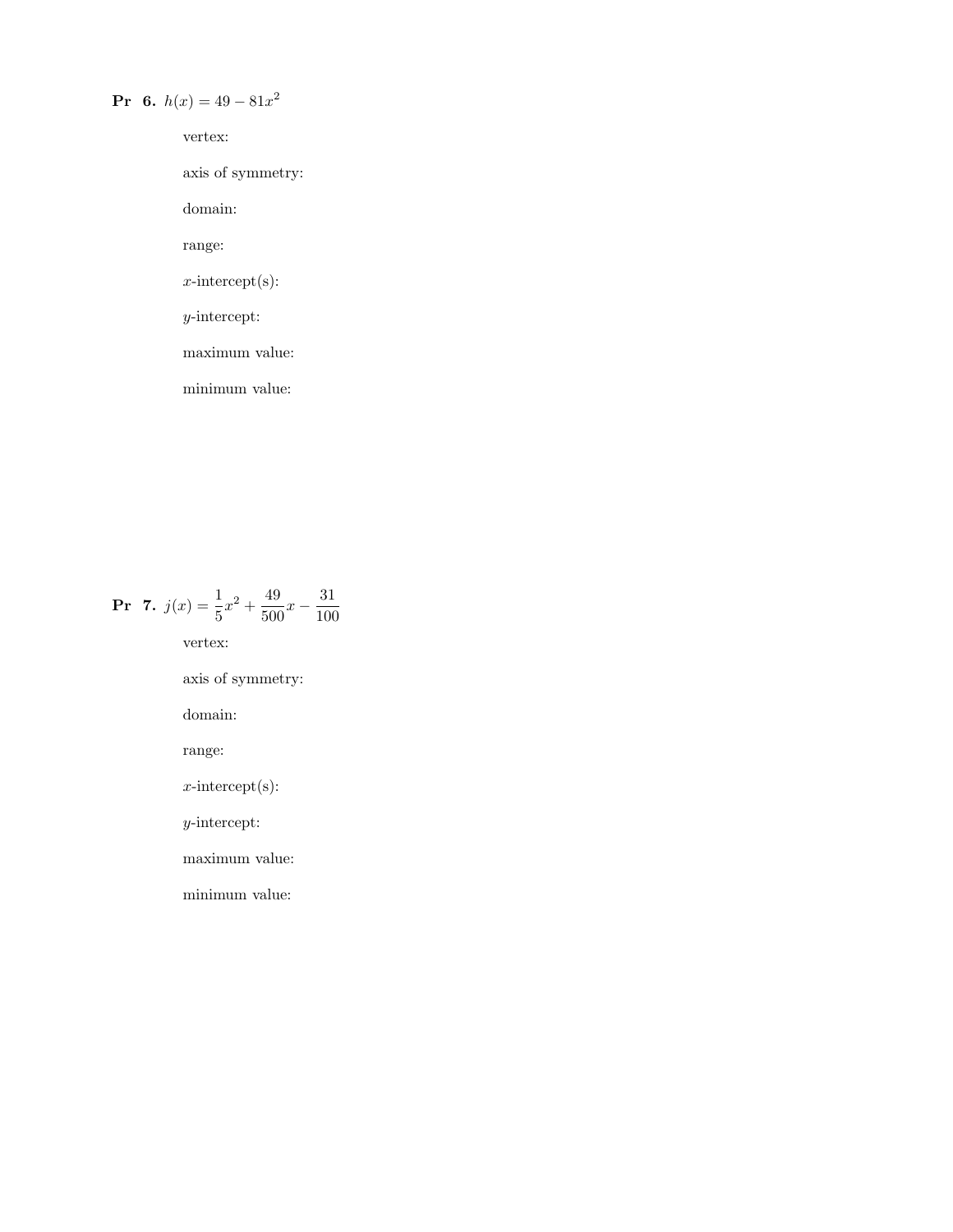## Pr 8. Graph the quadratic function with the following properties

- i. As  $x \to -\infty$ ,  $h(x) \to \infty$  and as  $x \to \infty$ ,  $h(x) \to \infty$
- ii.  $h(x)$  has a single real zero of  $-3$ .
- iii. There is a minimum value of 0.
- iv. The graph has a *y*-intercept of  $(0, 9)$ .

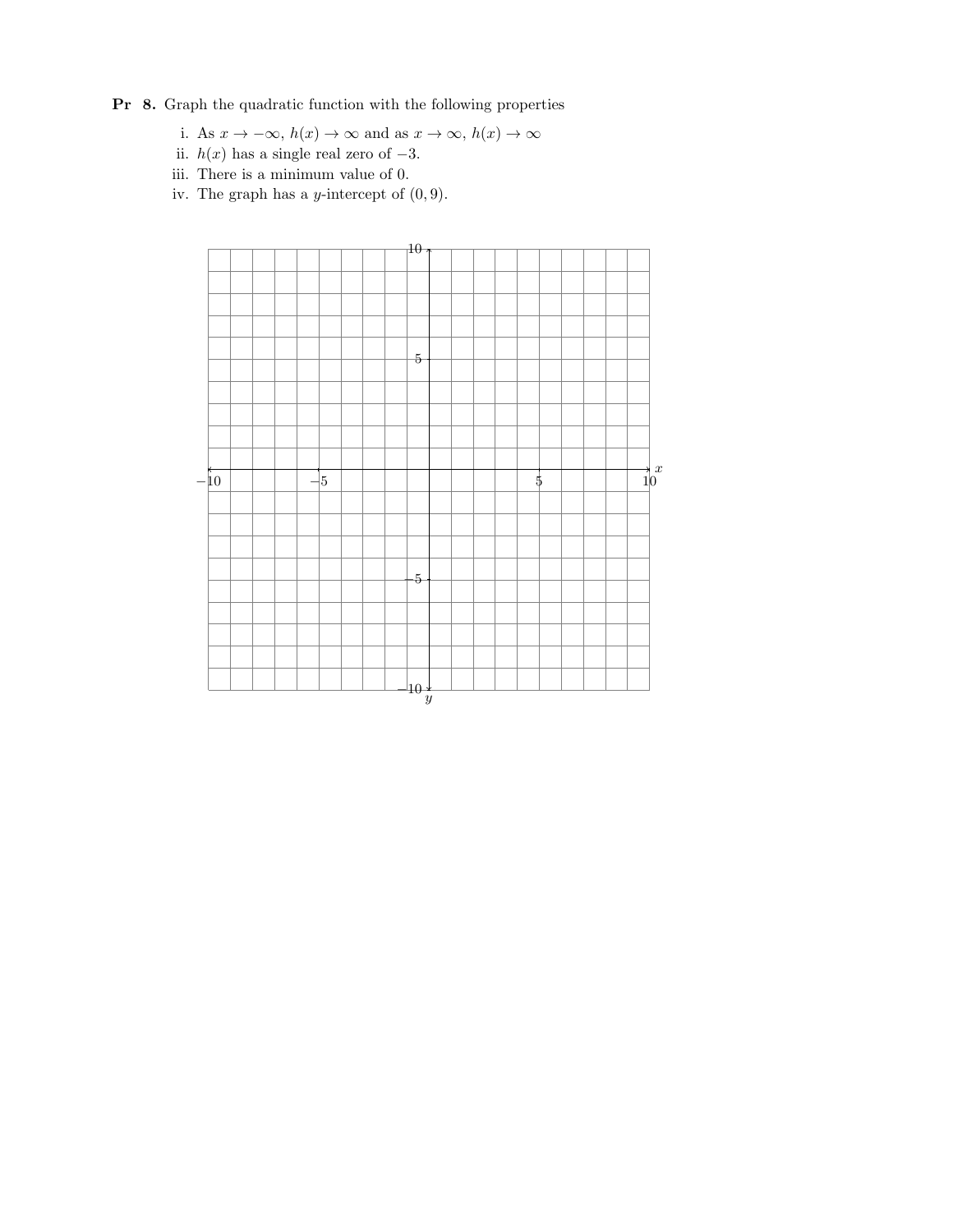- **Pr** 9. Given  $R(x) = -10x^2 + 3700x$  and  $C(x) = 200x + 66000$ , where x is the number of items made and sold, to determine each of the following. Assume both revenue and cost are given in dollars.
	- i. The number of items sold when revenue is maximized.

ii. The maximum revenue.

iii. The number of items sold when profit is maximized.

iv. The maximium profit.

v. The break-even quantity/quantities.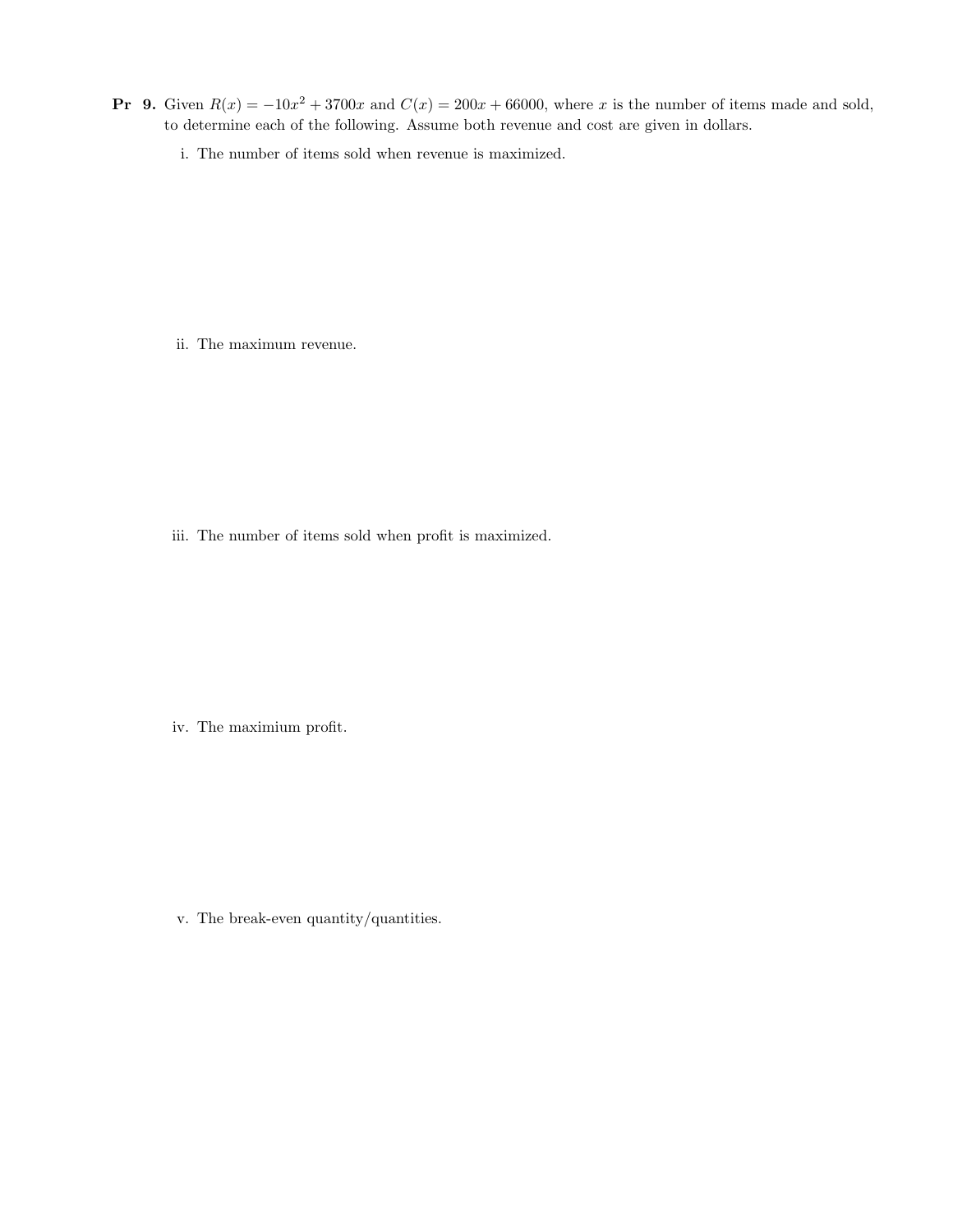- **Pr 10.** The cost to produce bottled spring water is given by  $C(x) = 16x + 7400$ , where x is the number of thousands of bottles produced. The profit from the sale of these bottles is given by the function  $P(x) = -x^2 + 310x - 7400.$ 
	- (a) How many bottles must be sold to maximize the profit?

(b) What is the maximum profit?

(c) What is the revenue when the profit is maximized?